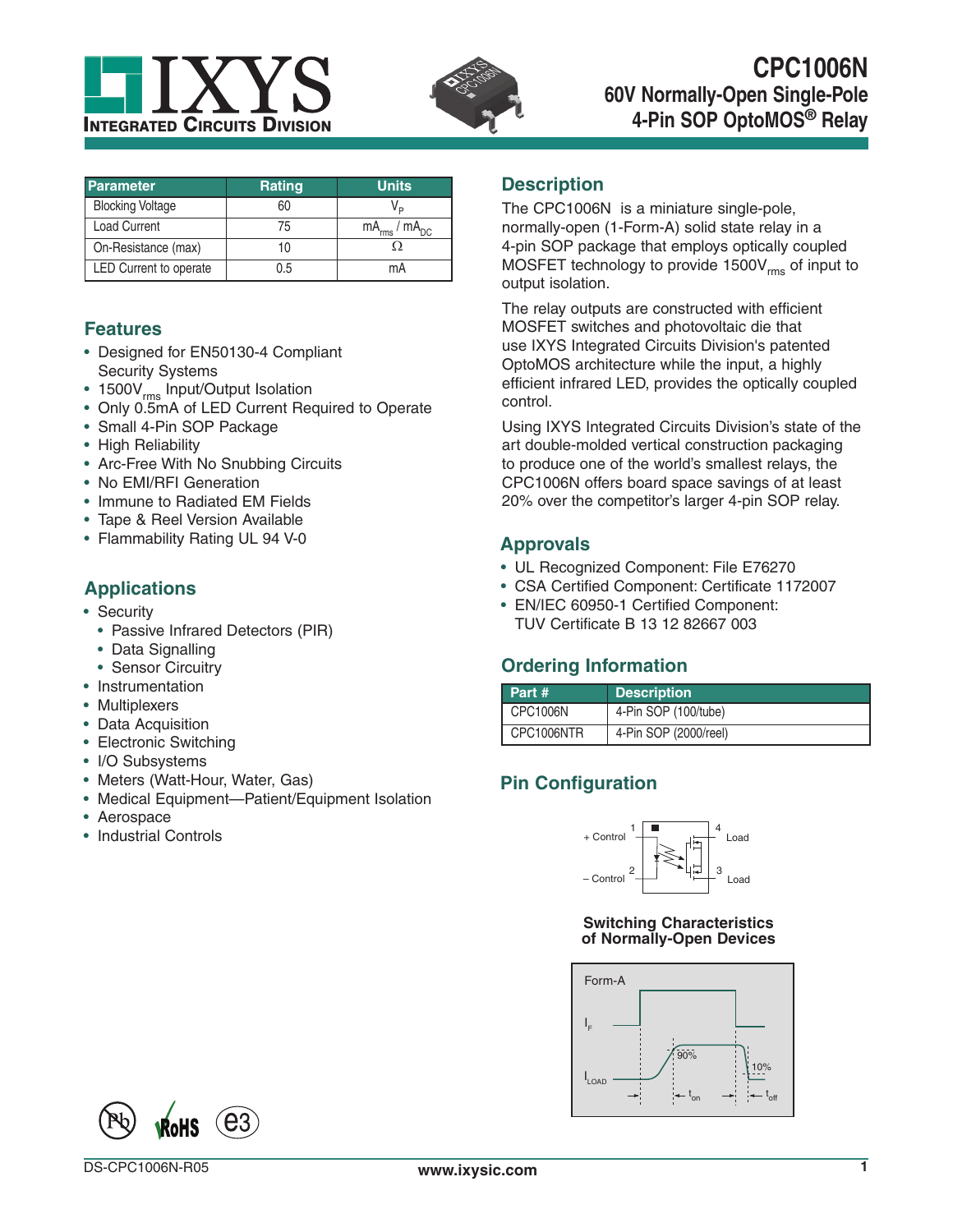

# **Absolute Maximum Ratings @ 25ºC**

| <b>Parameter</b>                     | <b>Ratings</b>  | <b>Units</b>   |
|--------------------------------------|-----------------|----------------|
| <b>Blocking Voltage</b>              | 60              | V <sub>P</sub> |
| Reverse Input Voltage                | 5               | V              |
| Input Control Current                | 50              | mA             |
| Peak (10ms)                          | 1               | A              |
| Input Power Dissipation <sup>1</sup> | 70              | mW             |
| Total Power Dissipation <sup>2</sup> | 400             | mW             |
| Isolation Voltage Input to Output    | 1500            | V<br>rms       |
| ESD Rating, Human Body Model         | 4               | kV             |
| Operational Temperature              | $-40$ to $+85$  | °C             |
| Storage Temperature                  | $-40$ to $+125$ | °C             |

1 Derate linearly 1.33 mW / ºC

2 Derate linearly 3.33 mW / ºC

# *excess of these ratings can cause permanent damage to the device. Functional operation of the device at conditions beyond those indicated in the operational sections of this data sheet is not implied.*

*Absolute Maximum Ratings are stress ratings. Stresses in* 

*Typical values are characteristic of the device at +25°C, and are the result of engineering evaluations. They are provided for information purposes only, and are not part of the manufacturing testing requirements.*

#### **Electrical Characteristics @ 25ºC**

| <b>Parameter</b>                               | <b>Conditions</b>             | <b>Symbol</b>    | <b>Min</b>     | <b>Typ</b>     | <b>Max</b> | <b>Units</b>           |
|------------------------------------------------|-------------------------------|------------------|----------------|----------------|------------|------------------------|
| <b>Output Characteristics</b>                  |                               |                  |                |                |            |                        |
| Load Current                                   |                               |                  |                |                |            |                        |
| Continuous                                     | $I_F = 0.5mA$                 |                  |                | $\blacksquare$ | 75         | $mA_{rms}$ / $mA_{DC}$ |
| Peak                                           | $t = 10ms$                    | <sup>I</sup> LPK | ٠              | $\blacksquare$ | ±350       | mA <sub>p</sub>        |
| On-Resistance <sup>1</sup>                     | $I_F = 0.5$ mA, $I_1 = 75$ mA | $R_{ON}$         | $\blacksquare$ | $\overline{7}$ | 10         | $\Omega$               |
| Off-State Leakage Current                      | $I_F = 0$ mA, $V_1 = 60V_p$   | LEAK             | ٠              | ٠              |            | μA                     |
| <b>Switching Speeds</b>                        |                               |                  |                |                |            |                        |
| Turn-On                                        | $I_F = 2mA, V_1 = 10V$        | $L_{on}$         |                |                | 10         | ms                     |
| Turn-Off                                       |                               | $I_{off}$        | $\blacksquare$ |                | 10         | ms                     |
| Output Capacitance                             | $IF=0mA, V1=50V, f=1MHz$      | $C_{OUT}$        | ٠              | 5              |            | pF                     |
| <b>Input Characteristics</b>                   |                               |                  |                |                |            |                        |
| Input Control Current to Activate <sup>2</sup> | $I1 = 75mA$                   | ŀF               | $\blacksquare$ | 0.1            | 0.5        | mA                     |
| Input Control Current to Deactivate            |                               | ١F               | 0.05           | ٠              | ٠          | mA                     |
| Input Voltage Drop                             | $I_F = 5mA$                   | $V_F$            | 0.9            | 1.2            | 1.5        | V                      |
| Reverse Input Current                          | $V_{\rm B} = 5V$              | ι <sub>R</sub>   | ٠              | ٠              | 10         | μA                     |
| <b>Common Characteristics</b>                  |                               |                  |                |                |            |                        |
| Capacitance, Input to Output                   | $V_{10} = 0V$ , f=1MHz        | $C_{10}$         | $\blacksquare$ |                | ٠          | pF                     |

1 Measurement taken within 1 second of on-time. 2 For applications requiring high temperature operation (greater than 60ºC) a minimum LED drive current of 2mA is recommended.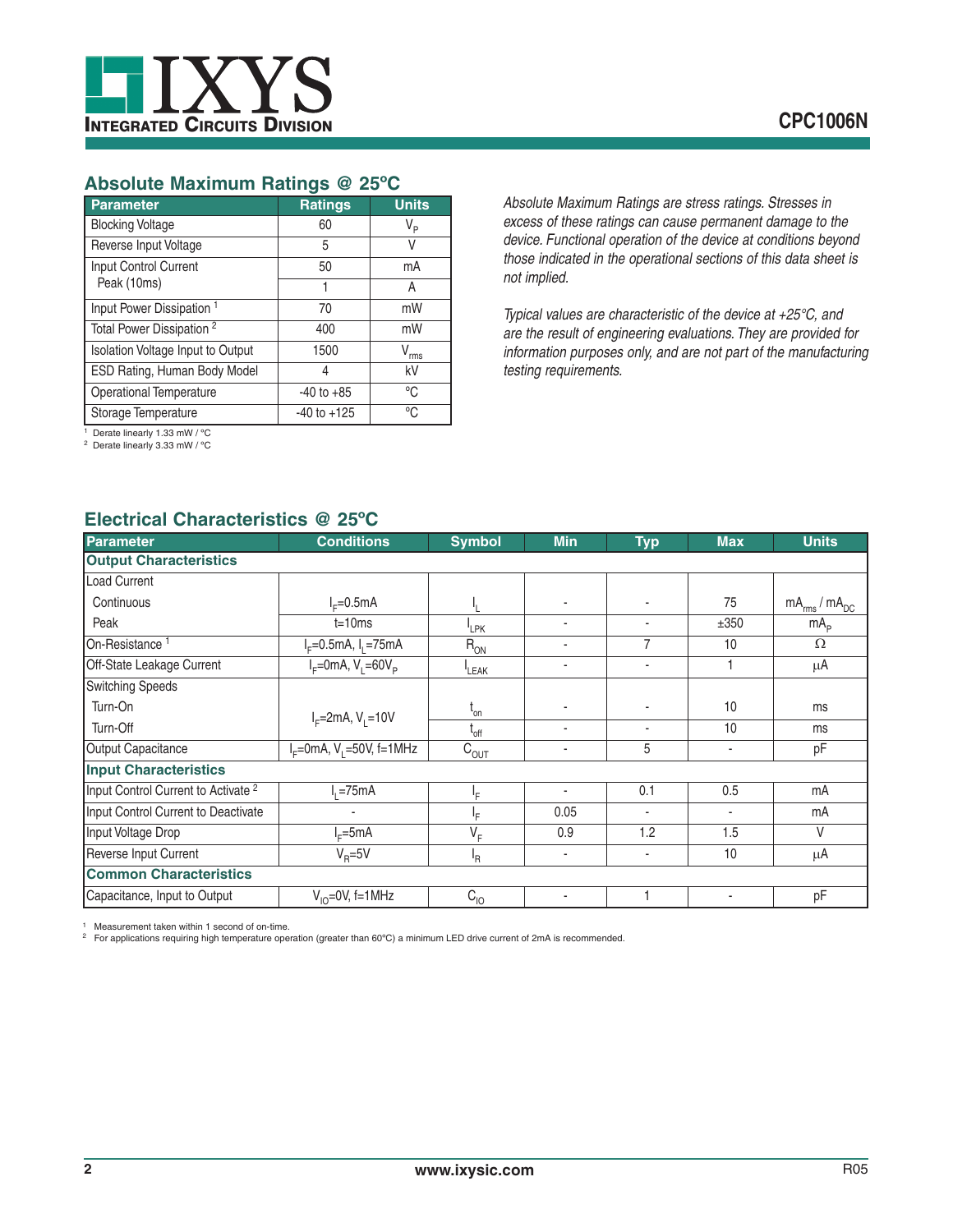

# **PERFORMANCE DATA\***







**Typical I<sub>F</sub> for Switch Operation (N=50, IL=75mA)** 25 20 Device Count (N) **Device Count (N)** 15 10 5  $\overline{0}$ 0.07 0.08 0.09 0.10 0.11 0.12 **LED Forward Current (mA)**



**Typical Blocking Voltage Distribution (N=50, I<sub>F</sub>=0mA)** 





**Temperature (ºC)**





**Typical Turn-On Time vs. Temperature (IL=50mA)** l<sub>F</sub>=1mA I .<br>I<sub>F</sub>=5mA  $=2mA$ **LED Forward Current (mA)**



**Typical Turn-Off Time vs. LED Forward Current**





\*Unless otherwise noted, data presented in these graphs is typical of device operation at 25ºC. For guaranteed parameters not indicated in the written specifications, please contact our application department.

**Temperature (ºC)** -40 -20 0 20 40 60 80 100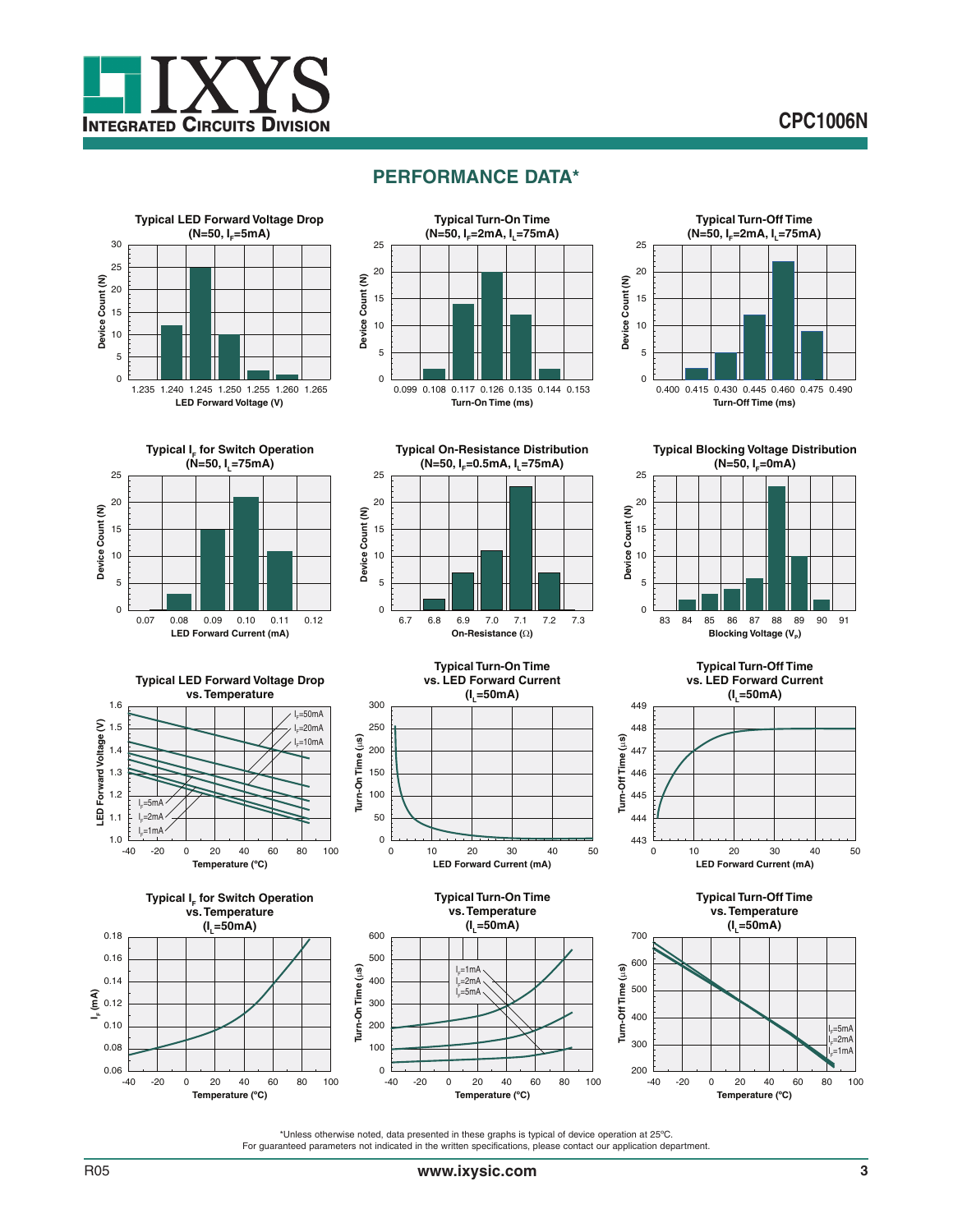

# **CPC1006N**

#### **PERFORMANCE DATA\***











10



**Output Capacitance vs. Load Voltage (IF=0mA, f=1MHz)**



#### **Energy Rating Curve**  $(I_0 = 0.5$ mA)



\*Unless otherwise noted, data presented in these graphs is typical of device operation at 25ºC. For guaranteed parameters not indicated in the written specifications, please contact our application department.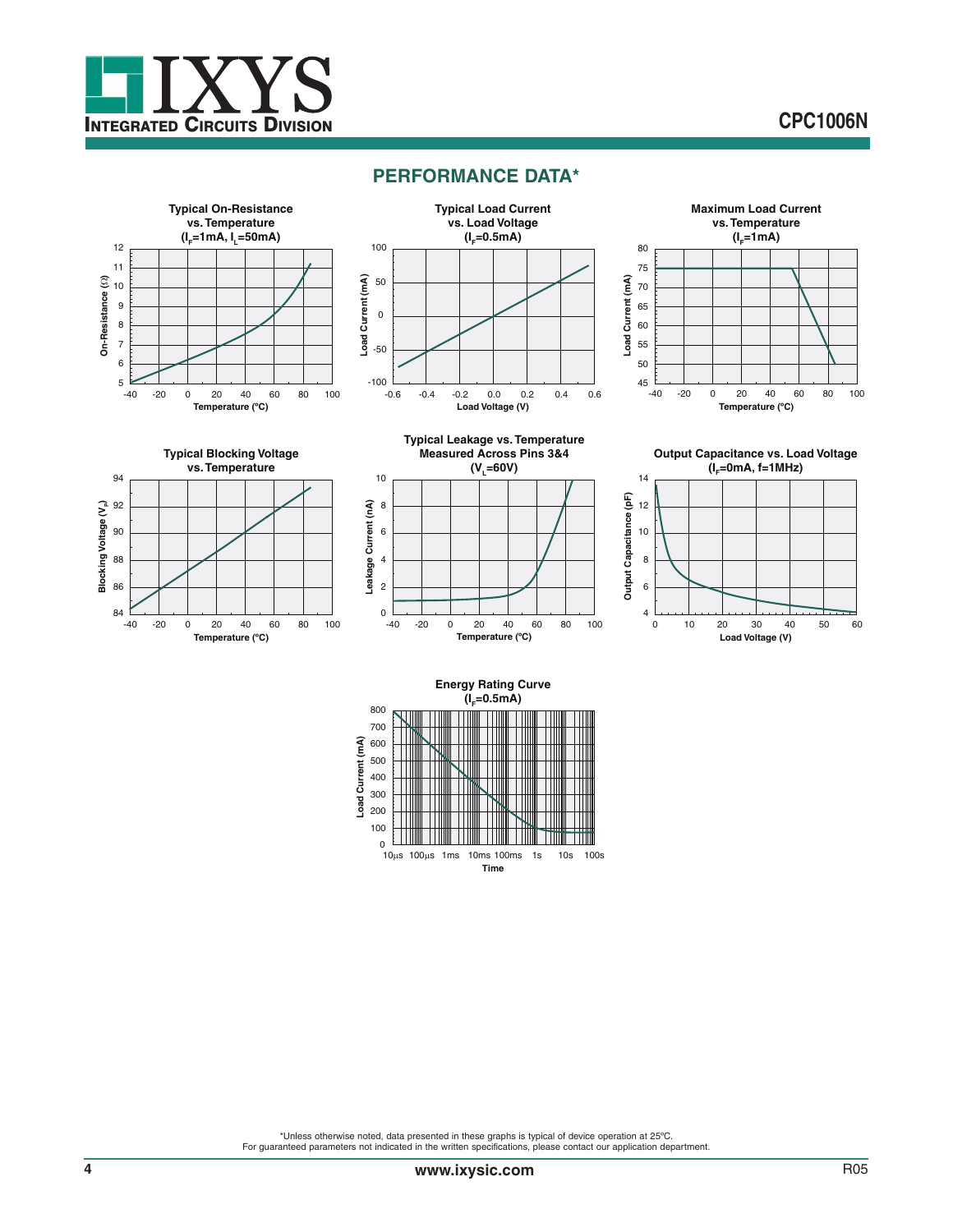

# **Manufacturing Information**

#### **Moisture Sensitivity**



All plastic encapsulated semiconductor packages are susceptible to moisture ingression. IXYS Integrated Circuits Division classifies its plastic encapsulated devices for moisture sensitivity according to the latest version of the joint industry standard, **IPC/JEDEC J-STD-020**, in force at the time of product evaluation. We test all of our products to the maximum conditions set forth in the standard, and guarantee proper operation of our devices when handled according to the limitations and information in that standard as well as to any limitations set forth in the information or standards referenced below.

Failure to adhere to the warnings or limitations as established by the listed specifications could result in reduced product performance, reduction of operable life, and/or reduction of overall reliability.

This product carries a Moisture Sensitivity Level (MSL) classification as shown below, and should be handled according to the requirements of the latest version of the joint industry standard **IPC/JEDEC J-STD-033**.

| <b>Device</b> | <b>Moisture Sensitivity Level (MSL) Classification</b> |  |
|---------------|--------------------------------------------------------|--|
| CPC1006N      | MSL <sub>3</sub>                                       |  |

#### **ESD Sensitivity**



This product is **ESD Sensitive**, and should be handled according to the industry standard **JESD-625**.

#### **Soldering Profile**

Provided in the table below is the Classification Temperature  $(T<sub>C</sub>)$  of this product and the maximum dwell time the body temperature of this device may be  $(T<sub>C</sub> - 5)$ °C or greater. The classification temperature sets the Maximum Body Temperature allowed for this device during lead-free reflow processes. For through-hole devices, and any other processes, the guidelines of **J-STD-020** must be observed.

| Device   | Classification Temperature (T <sub>c</sub> ) | Dwell Time (t_) | Max Reflow Cycles |
|----------|----------------------------------------------|-----------------|-------------------|
| CPC1006N | 260°C                                        | 30 seconds      |                   |

#### **Board Wash**

IXYS Integrated Circuits Division recommends the use of no-clean flux formulations. Board washing to reduce or remove flux residue following the solder reflow process is acceptable provided proper precautions are taken to prevent damage to the device. These precautions include, but are not limited to: using a low pressure wash and providing a follow up bake cycle sufficient to remove any moisture trapped within the device due to the washing process. Due to the variability of the wash parameters used to clean the board, determination of the bake temperature and duration necessary to remove the moisture trapped within the package is the responsibility of the user (assembler). Cleaning or drying methods that employ ultrasonic energy may damage the device and should not be used. Additionally, the device must not be exposed to flux or solvents that are Chlorine- or Fluorine-based.